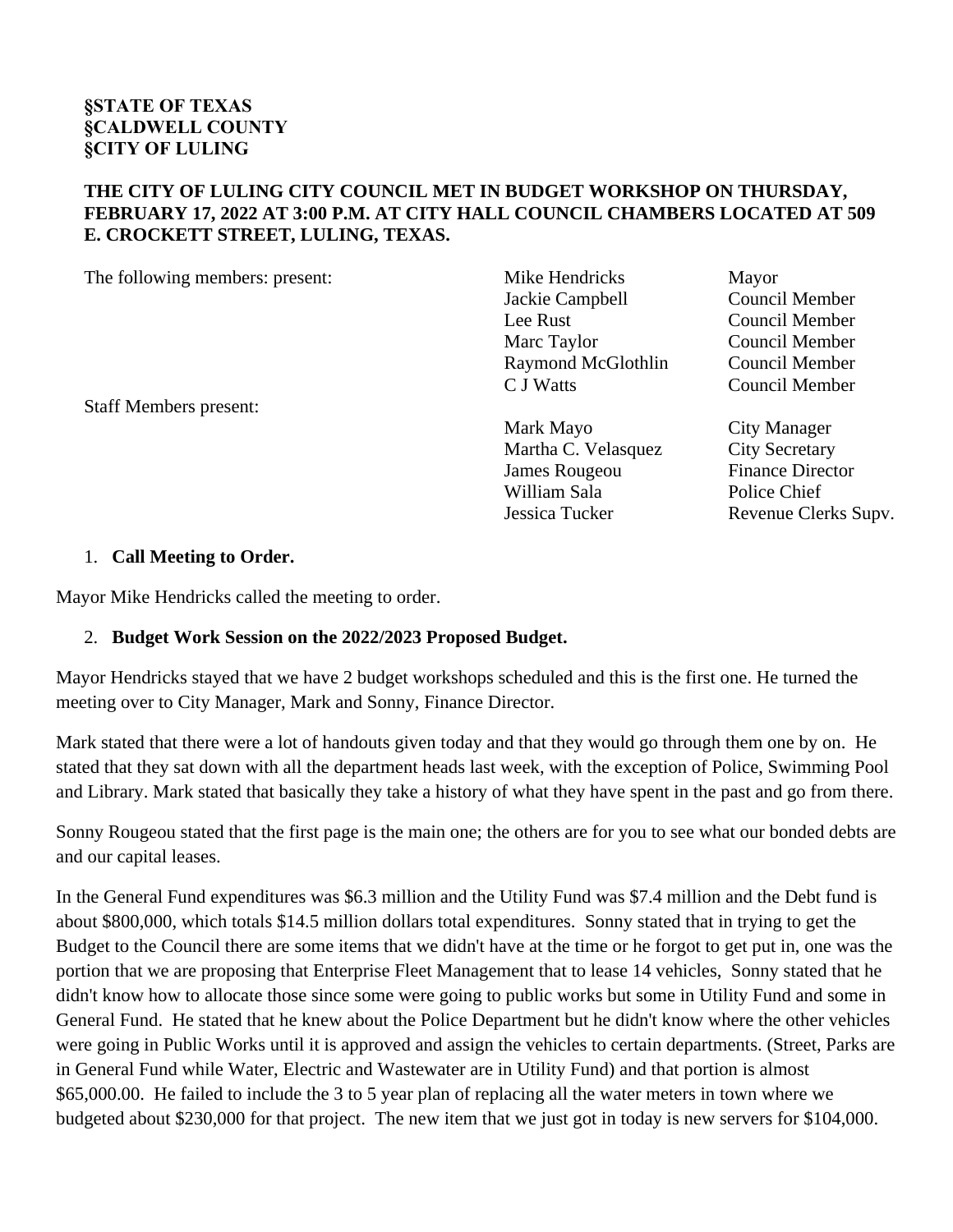Mark stated that we need to do some software updates and our current servers that manage everything are at life's end. The \$104,000 includes the cost of re configuring, licenses and so we can update our computers.(update our Microsoft licenses) Sonny stated that when you add these items in our revised budget is \$14.9 million dollars.

Salary and benefits \$5.9 million which does not include any salary increases at this point and time until Council gives us the direction on where to go with this.

Debt services which we pay annually are nearly \$800,000.

Capital Leases which includes the Enterprise Lease (which the Council has not given the authority to do it yet) if it was approved the Capital Leases would be \$210,000.00 that is \$128,000 for 14 vehicles. Sonny stated that we are already obligated for \$82,000 for heart monitors, and powered lifts and stretchers for EMS. Last year we approved the purchase of new communications equipment from Motorola and we paid for a new Brush Chipper and Hole Hog.

The budget for the purchase of electricity from LCRA is \$3.6 million. The budget for GBRA to manage our water supply and run the plant is \$525,000. General Insurance \$103,000 Worker's Comp Insurance \$83,000, our garbage contract runs \$175,000. We have included a 5 year engineering plan from LCRA to relive some of the electric overloads, and the cost for the first year is \$500,000. Mark stated that we basically have the town divided into 3 feeds. One feeding the school and hospital is overloaded, and it takes up about 2/3 of the town. The item for meter replacement is \$230,000. The servers are \$104,000 and the capital layout we have is \$102,000 and that totals \$12.86 million and that accounts for 86% expenditures for the City of Luling.

Sonny stated we could eliminate the \$2,300 for airport insurance since we have the airport closed.

Mark stated that we've been doing the work this year with the money we received from the Federal Government for \$744,000 but we won't receive that money until August.

We have not allocated any transfer from Utility to General Fund like we usually do, but the General \$1.9 million deficit and Utility fund is a surplus of \$1.2 million so that is about \$700,000 deficit before we do anything in this budget.

Mark stated that he would like for them to look at the rate comparison from different cities around us. Mark stated that the City of Luling is extremely low on our water and sewer rates. He stated that he feels very comfortable where we stand on electricity.

Mark stated that the permit fees are something we may need to look at, looking at going up on some of the permit fees. Our water and sewer taps are low and we may look at those revenue items.

Council Member CJ Watts stated that this is a place we need to look and make up some of the difference so we don't have an impact fee.

Mark Mayo stated that he would like at looking at our sewer rates, instead of using 3 months average let's do a 75% or 80% of what your water usage is and charge that rate. He will be putting some scenarios together and get them to you next workshop.

Salary survey were taken from Brady, Yoakum, La Grange, Lockhart, Giddings and Gonzales. The salary and wages for the City of Luling are extremely lower than most of the other cities around us.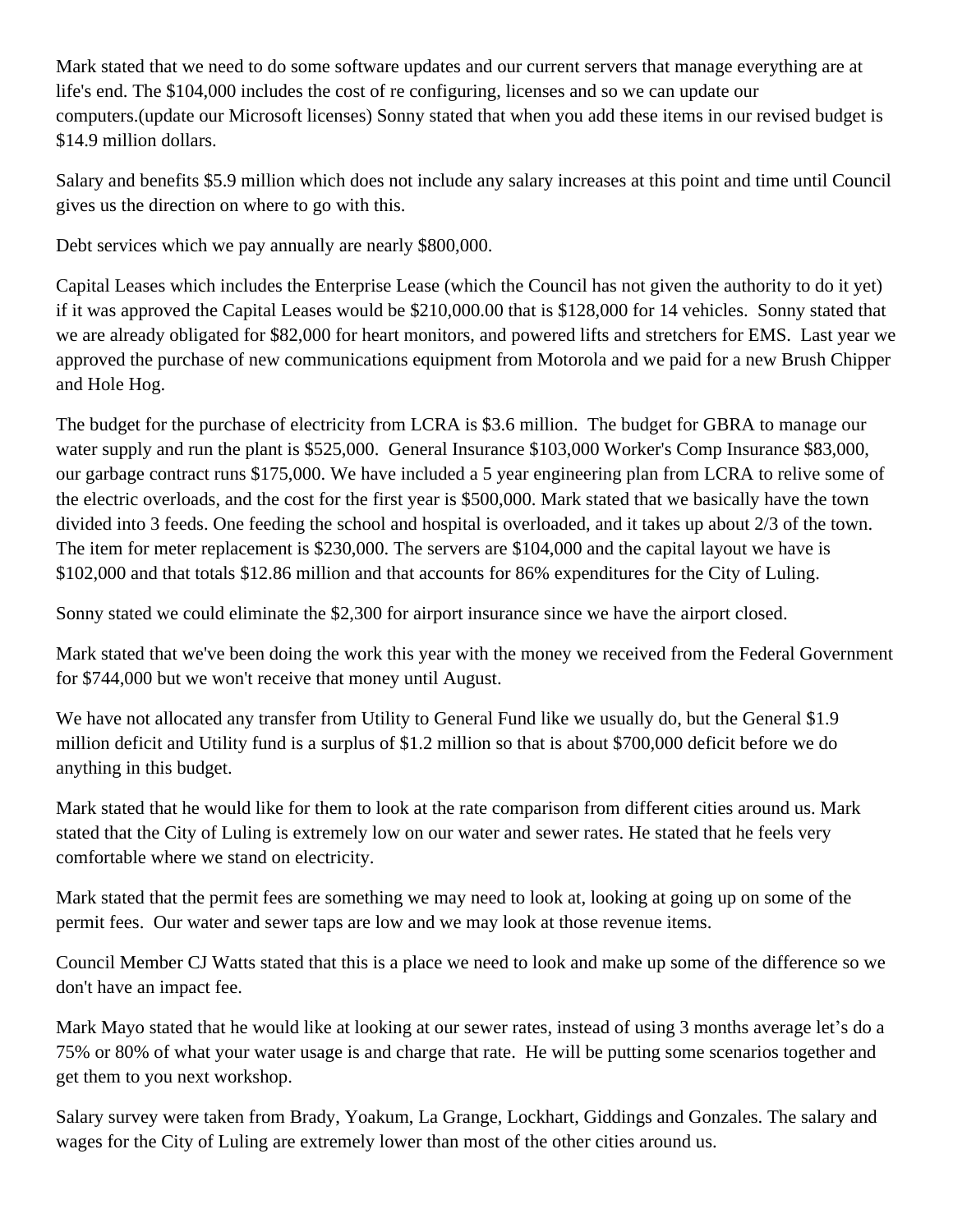Council Member CJ Watts asked how employees were paid for certifications pay. Mark stated that the jobs are classified and certification is based on the next step classified. Council Member CJ Watts asked if someone received certification pay would they also get the cost of living raise to which Finance Director, Sonny Rougeou and City Manager, Mark Mayo stated yes. Council Member CJ Watts asked if someone gets a certification in the months of January, February and March do they still get both cost of living and certification pay to which Mark Mayo stated yes. He stated that the certification pay would be different if someone went to a one day class or someone received a certification that required a longer time to acquire certificate.

Council Member Lee Rust asked if the City had any programs where the employee was locked in a 24 month stay to keep them. City Manager, Mark Mayo stated that we have a program we use for the Police Department.

Council Member Lee Rust asked about the \$10,000 cut in the Fire Department. Finance Director, Sonny Rougeou stated that is due to an employee leaving and he was a higher paid fire fighter and it included his insurance which he was covering his family.

Council Member Jackie Campbell asked about the credits that were being given to Fire Departments. Fire Chief, Tom Harmon stated that they don't use money but credit that goes on their utilities when they attend drills and fires. If someone doesn't live inside the city limits they are given credit to use to purchase equipment.

The heavy equipment budget amount is \$10,000 because the Fire Department is looking at doing some repairs and upgrades to a truck that was purchased last year.

Council Member Jackie Campbell asked about the cost of the telephone lines, it is high. Council Member Jackie Campbell asked about Main Street the amount of money put in a line item which was explained to her was the other half of the amount for the sign repairs.

Council Member Jackie Campbell asked Code Enforcement he used \$6.95 in small tools and now he has \$1,000 is for a metal detector that Ryan is requesting to located survey pins.

Council Member Lee Rust stated that he was just concerned about seeing something as important as the Fire Department seeing a decrease in their funds. Council Member Lee Rust asked about the \$41,000 and asked if that was for the skid steer.

Council Member Lee Rust asked Sonny if he could show the number of employees that were in the different departments and salaries.

Council Member Jackie Campbell asked about \$3,000 proposal for street department when he only used about \$11.23 last year. Sonny stated that it's because he is wanting to replace/repair some damages that was caused by a wind storm we had last year.

Question was asked the \$325,000 that was put in the budget last year for repairs to City Hall, Mark stated that he still would like to do the repairs but if it comes between doing upgrades to City Hall or upgrades to electrical he will do the electrical.

Council Member CJ Watts asked now that we were done going through the budget what were we going to do?

City Manager, Mark Mayo, stated that he was going to finish a couple of proposals and bring back to the Council about 3 different proposals on salaries, fee and rates.